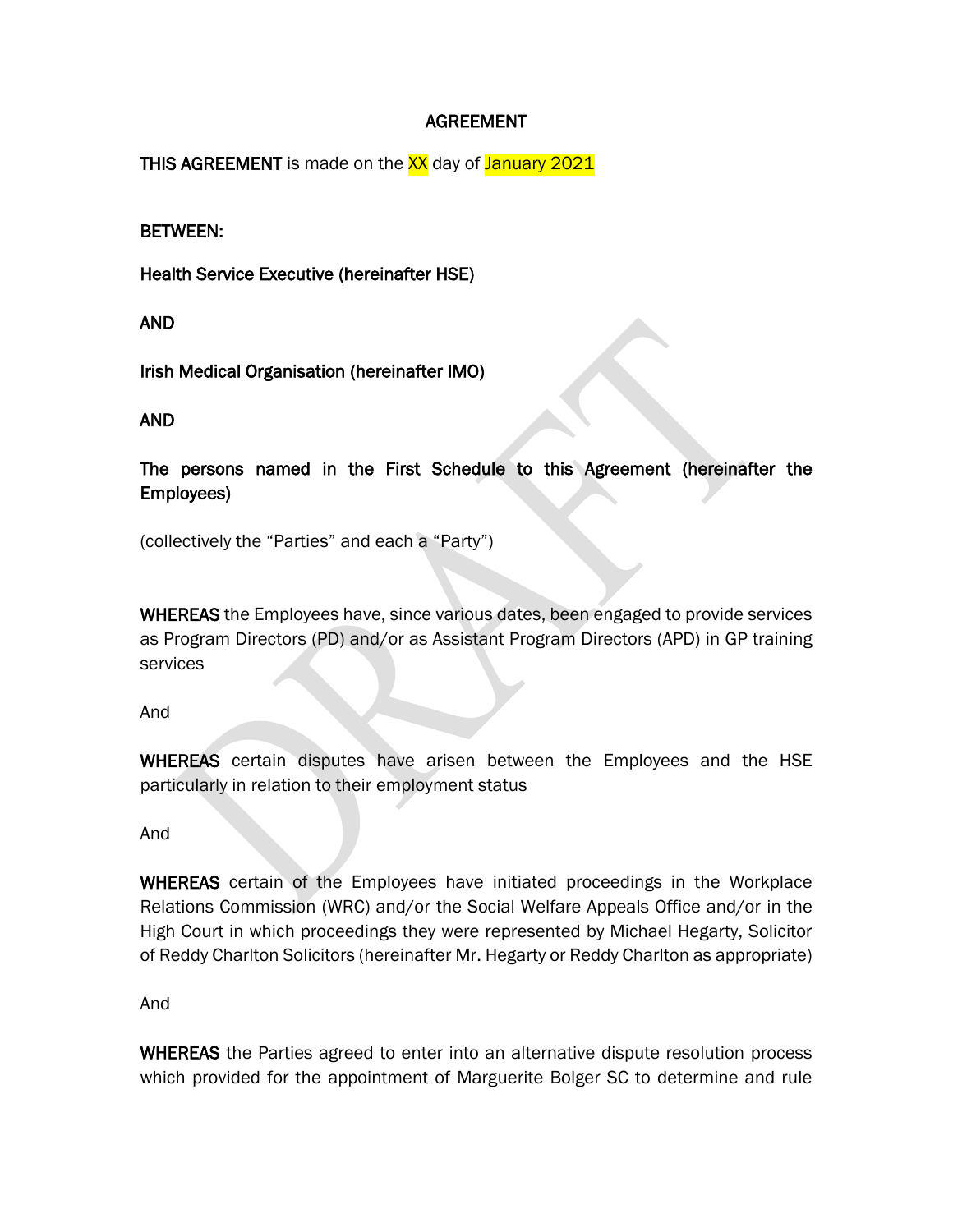upon the employment status of the Employees and to act as a Mediator to seek resolution of all outstanding and related matters

And

WHEREAS Ms. Bolger issued a determination in relation to the employment status of the Employees on or about the  $27<sup>th</sup>$  day of July 2020.

And

WHEREAS HSE wishes to cease its direct involvement in general practice training schemes (GP training)

And

WHEREAS HSE will enter into an agreement with the Irish College of General Practitioners (hereinafter ICGP) that with effect from 25th January 2021 ICGP will manage, control and deliver GP training pursuant to a Service Level Agreement (SLA) agreed between HSE and ICGP

And

WHEREAS following the conclusion of the alternative dispute resolution process the Parties have agreed as follows: -

1. The delivery of, management, control and responsibility for GP training will from 25th January 2021 transfer to ICGP. However, for administrative purposes Employees will continue to be paid by HSE until a date to be determined by HSE in the week commencing  $1<sup>st</sup>$  of March 2021 on which date their employment will formally transfer to the ICGP (the **Formal Transfer Date**). During that period the Employees will continue to be paid their salary and accrue pension benefits from HSE. The Parties agree and acknowledge that the Transfer of Undertakings Regulations (TUPE) will apply to the transfer of the Employees. Save as provided immediately heretofore and unless otherwise agreed the Employees will not have any entitlement to any pension benefit in accordance with the TUPE regulations and HSE confirms that as and from the Formal Transfer Date no entitlement shall arise to any of the Employees in respect of continued membership of HSE pension scheme in relation to this particular employment. The only pension benefits which the Employees shall enjoy thereafter, pursuant to this particular employment with HSE shall be the benefits already accrued to them and they shall retain the benefits in accordance with the rules of the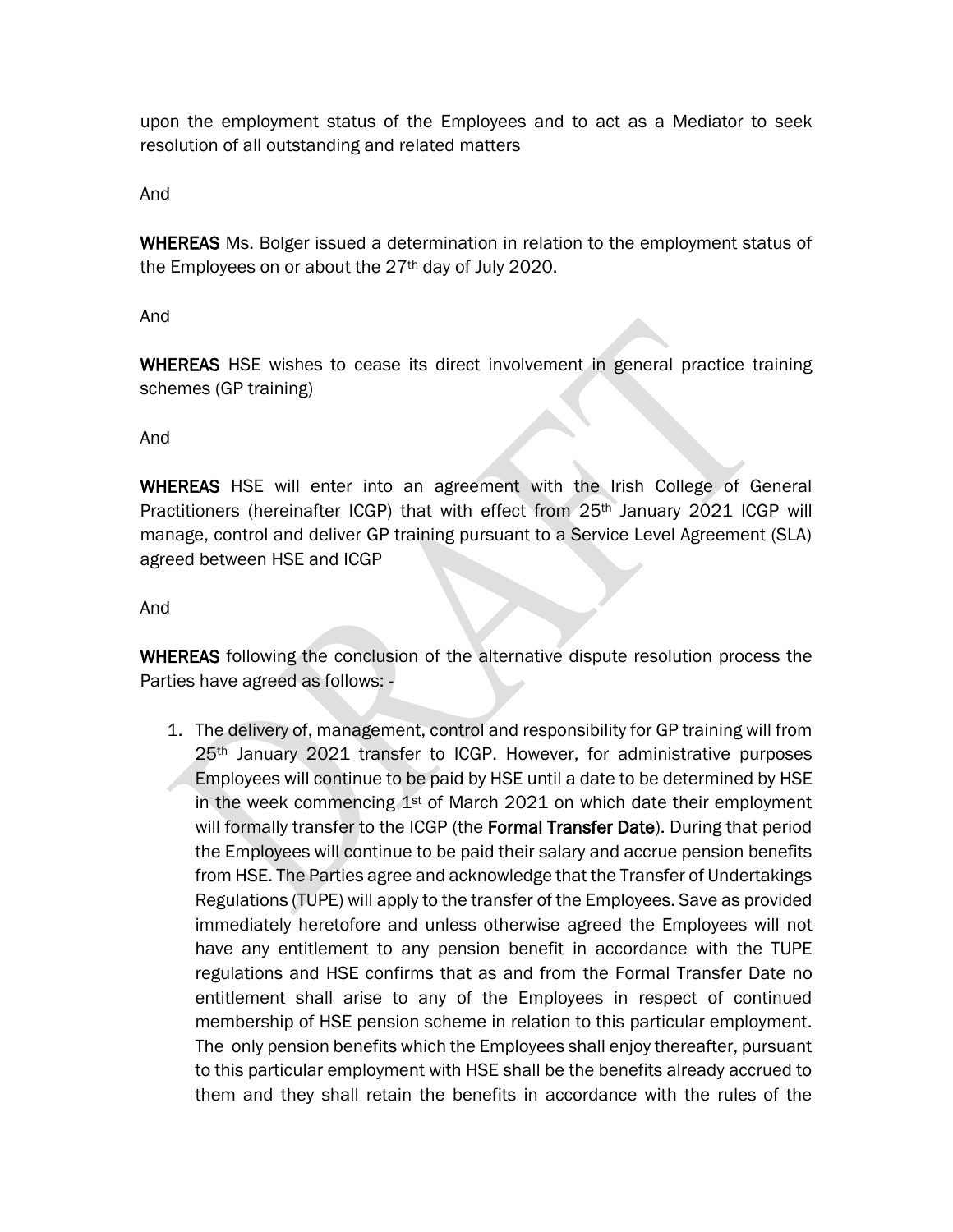relevant HSE pension and/or superannuation scheme as the case may be. For the avoidance of doubt the Parties acknowledge that locum expense contributions are not pensionable.

- 2. The Parties agree that as and from 18th January 2021 each Employee who maintains or works in a practice shall be entitled to claim, by way of vouched receipted expense, locum expense contributions in respect of each two full sessions worked by that Employee. The Employees named in the Third Schedule of this Agreement shall be paid a sum equivalent to the locum expense contributions for each two full completed sessions worked by them which payment will be subject to income tax and other statutory deductions but shall not otherwise be treated for any purpose whatsoever as part of the said Employee's remuneration. The payments of sums equivalent to locum expense contributions shall only be paid to the Employees listed in the Third Schedule of this Agreement and the existence of those payments shall not be relied on as a precedent for similar claims by any other parties, including any persons recruited by HSE and/or ICGP for the purposes of delivering GP training services or otherwise whatsoever. For the avoidance of doubt no Employee shall be entitled to claim a vouched locum expense contribution and receive a sum equivalent as described in this clause, at the same time.
- 3. The Employees named in the Second Schedule of this Agreement, being Employees who are currently remunerated for 46 weeks only shall as and from 4 January 2021 be remunerated for 52 weeks per annum.

The Employees named in the Second Schedule of this Agreement will, before the week of 12<sup>th</sup> February 2021, separate and exclusive of any other payments that may be due to them under the Agreement be paid a taxable sum, the equivalent of 6 weeks of their normal remuneration.

4. The Employees agree and accept that on the transfer of their employment to ICGP they will cooperate with the implementation of the ICGP's delivery model and organisational structure which model and organisational structure will be implemented in a timeframe determined by ICGP, which timeframe envisages the full implementation no later than 30th June 2021.

The Parties agree that in accordance with TUPE there will not be any unilateral material change to the Employees' existing terms and conditions of employment following transfer to the ICGP.

5. Any of the Employees named in the First Schedule hereto who resign or whose employment otherwise terminates on or before the Formal Transfer Date shall not be entitled to any benefit under this Agreement.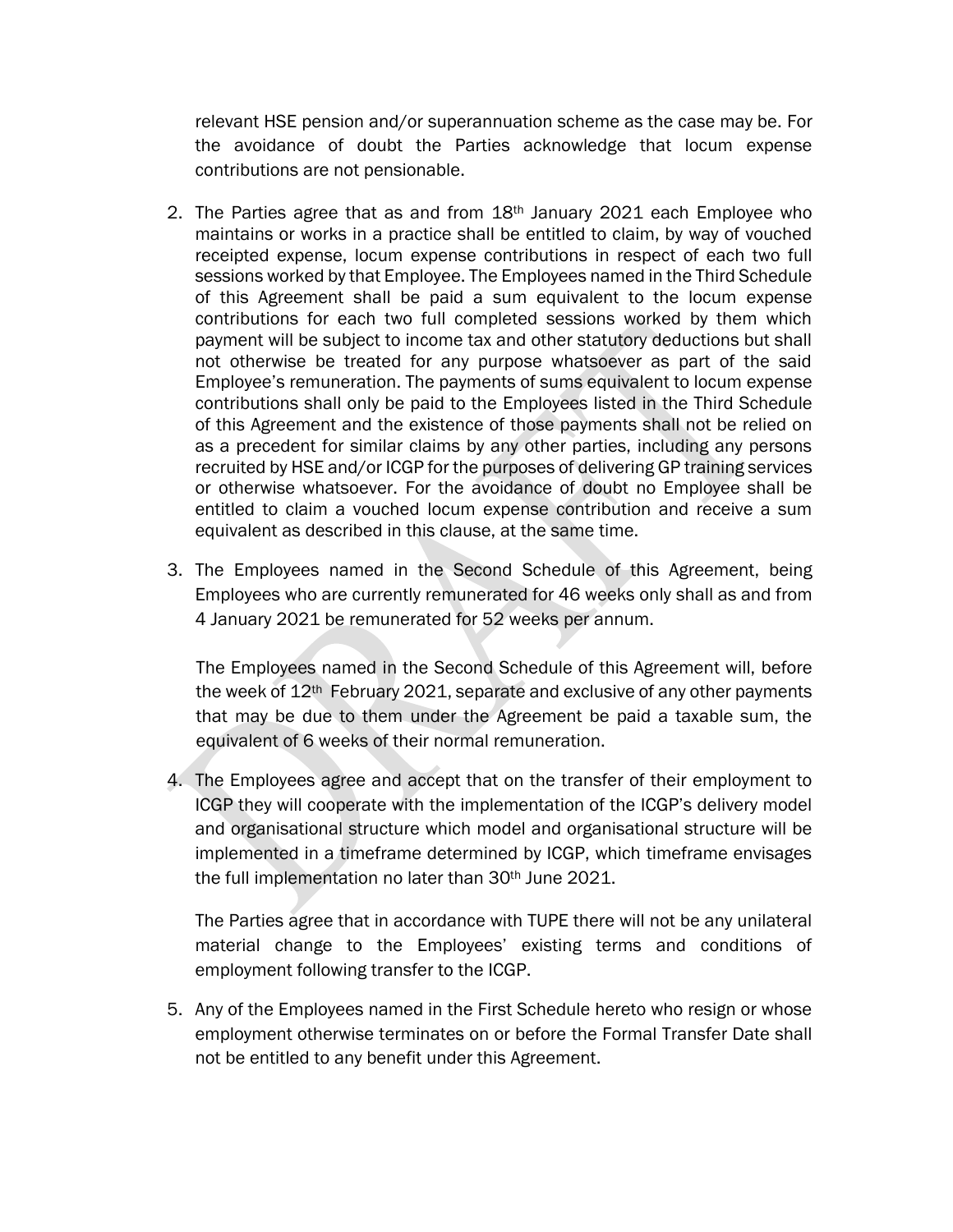- 6. For the avoidance of doubt HSE agrees and acknowledges that each of the persons named in the First Schedule hereto are Employees of the HSE in respect of their roles as PD and/or APD and have enjoyed the relevant status retrospectively to the date on which they first commenced delivery of such service or services. Any dispute in relation to the commencement date of an Employee's employment shall be determined by HSE in accordance with its normal practices in such matters. For the avoidance of doubt HSE does not recognise or concede employment status in respect of the provisions by any of the Employees of other services to HSE whether as General Practitioners holding a general medical services list or the provision of any other services whatsoever.
- 7. HSE will provide to each respective Employee on or before 29th January 2021 a statement setting forth the date of their commencement of this particular employment with HSE, the dates of any break in their service, the number of sessions that individual Employee was expected to work per week in the period 1<sup>st</sup> January 2020 to 31<sup>st</sup> September 2020 together with a summary of the Employee's accrued pension benefits.
- 8. Such Employees as wish to terminate their employment with ICGP and avail of the benefits set out in this Agreement may give notification to ICGP and HSE not later than two weeks from the date on which they receive the statement described in Clause 7, that it is their intention to terminate their employment with ICGP. ICGP shall accept any such resignations provided that no such employment will terminate earlier than 1<sup>st</sup> July 2021 or after 31<sup>st</sup> December 2021. Every attempt will be made to accommodate Employees with their preferred termination date. However, the date of departure of any Employee shall be determined at the discretion of ICGP based on its needs in the provision of GP training services. In the event of any selection between Employees being necessary the IGCP shall have regard to the total length of service of the individual Employees within the respective scheme or schemes as of the Formal Transfer Date.
- 9. In the event that the information set out in Clause 7 has not been furnished in accordance with the prescribed timeline then the Parties agree that this information will be furnished no later than the Formal Transfer Date. The Employees will have two weeks from the date that the information is provided to advise the HSE and ICGP of their intention to terminate their employment.
- 10.Within 30 days of the date of departure of any Employee exercising his or her right in accordance with the provisions of this Agreement, that Employee shall be paid a sum equal to €9,966.38 multiplied by the number of full and/or part sessions which the Employee was expected to work per week in the period 1<sup>st</sup> January 2020 to 31<sup>st</sup> September 2020, up to a maximum of five full sessions worth. In the event of any Employee asserting that they are losing out by reason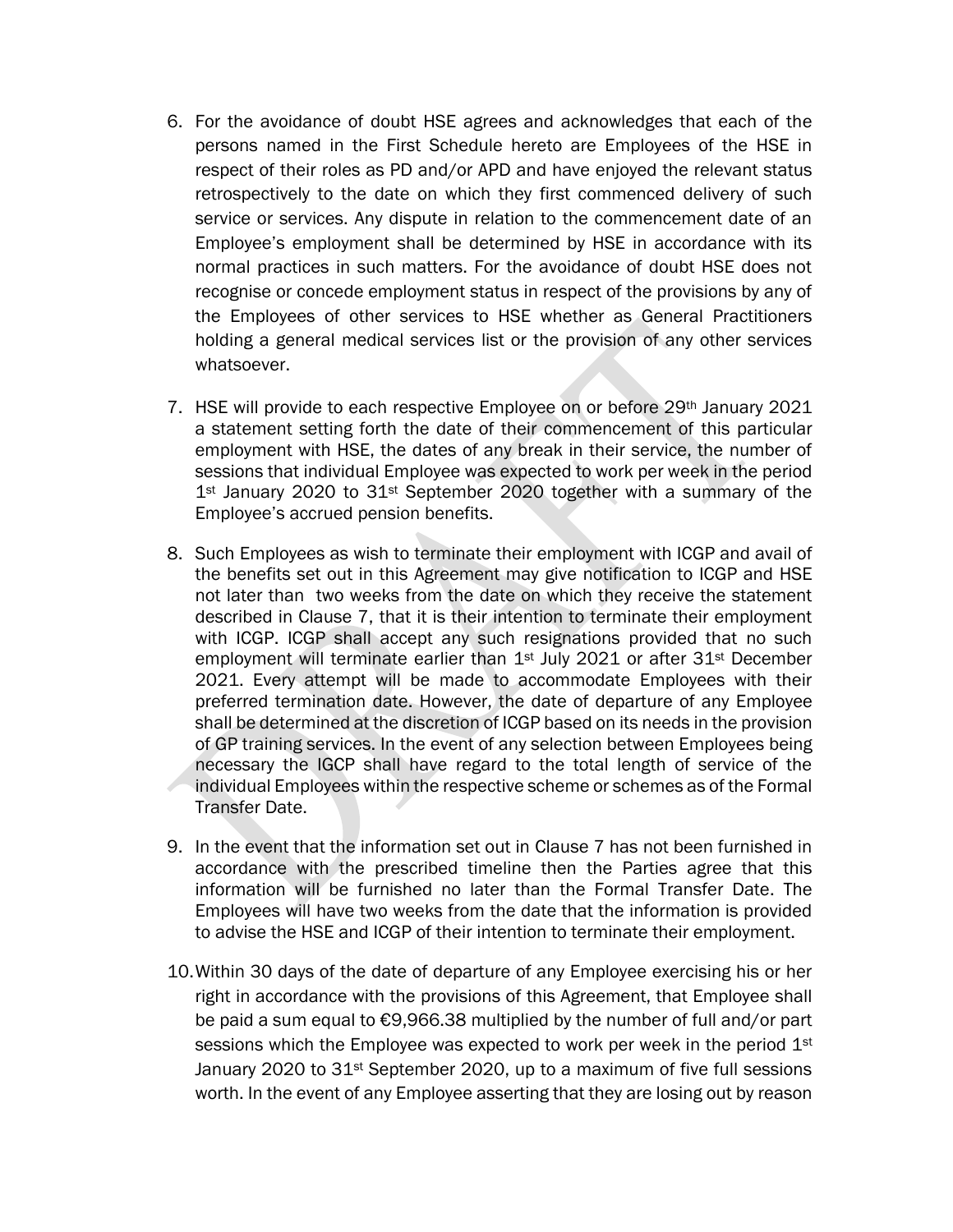of some identifiable factor by applying the reference period of January to September 2020 then HSE will calculate the average number of sessions worked per week by the said individual over the three calendar years 2018, 2019 and 2020, which average number of sessions will be rounded up or down as appropriate to the nearest full or half session.

- 11.In the event of any Employee who had given notification in accordance with Clause 8 and who seeks to withdraw the said notification prior to the  $1<sup>st</sup>$  July 2021 the decision as to whether or not the said notification should be withdrawn shall be a matter solely at the discretion of ICGP. For the avoidance of doubt, any notification of termination of employment given by any Employee on any date prior to 18th January 2021 or after the period for notification described in Clause 8 or Clause 9 shall not give any entitlement to the said Employee to a payment in accordance with Clause 10 or any termination payment.
- 12.In the event of any Employee exercising his or her right to give notification of termination of employment as set out in this Agreement and such Employee being paid a termination payment in accordance with Clause 10 such Employee shall not apply for any position involved in GP training with the ICGP and/or HSE in the period of five years immediately following their termination date and the individual Employees agree and acknowledge that any refusal to consider an application in respect of employment or re-employment in accordance with this Clause, whether by ICGP and/or HSE, shall not give rise to any claim by the Employee against ICGP and/or HSE pursuant to statute, in equity or at common law or otherwise howsoever arising.
- 13.HSE will ensure the payments set out in Clause 10 are paid by ICGP and that the said payments will be paid in the most tax efficient manner permitted by law provided that no additional cost is incurred by ICGP and/or HSE in facilitating such tax efficiency.
- 14.The HSE will make a payment in an agreed sum as a contribution to the legal costs incurred by certain of the Employees in respect of the matters, the subject matter of this Agreement, which payment is to be made within 21 days of the execution of this Agreement to Reddy Charlton Solicitors.
- 15.Each of the Employees acknowledge and agree that by entering into this Agreement same constitutes full and final settlement of all disputes howsoever arising which the Employees have or might have against HSE arising out of their employment as PDs or APDs and the proposed transfer of GP training to ICGP whether such claims arise pursuant to statute, in equity or at common law or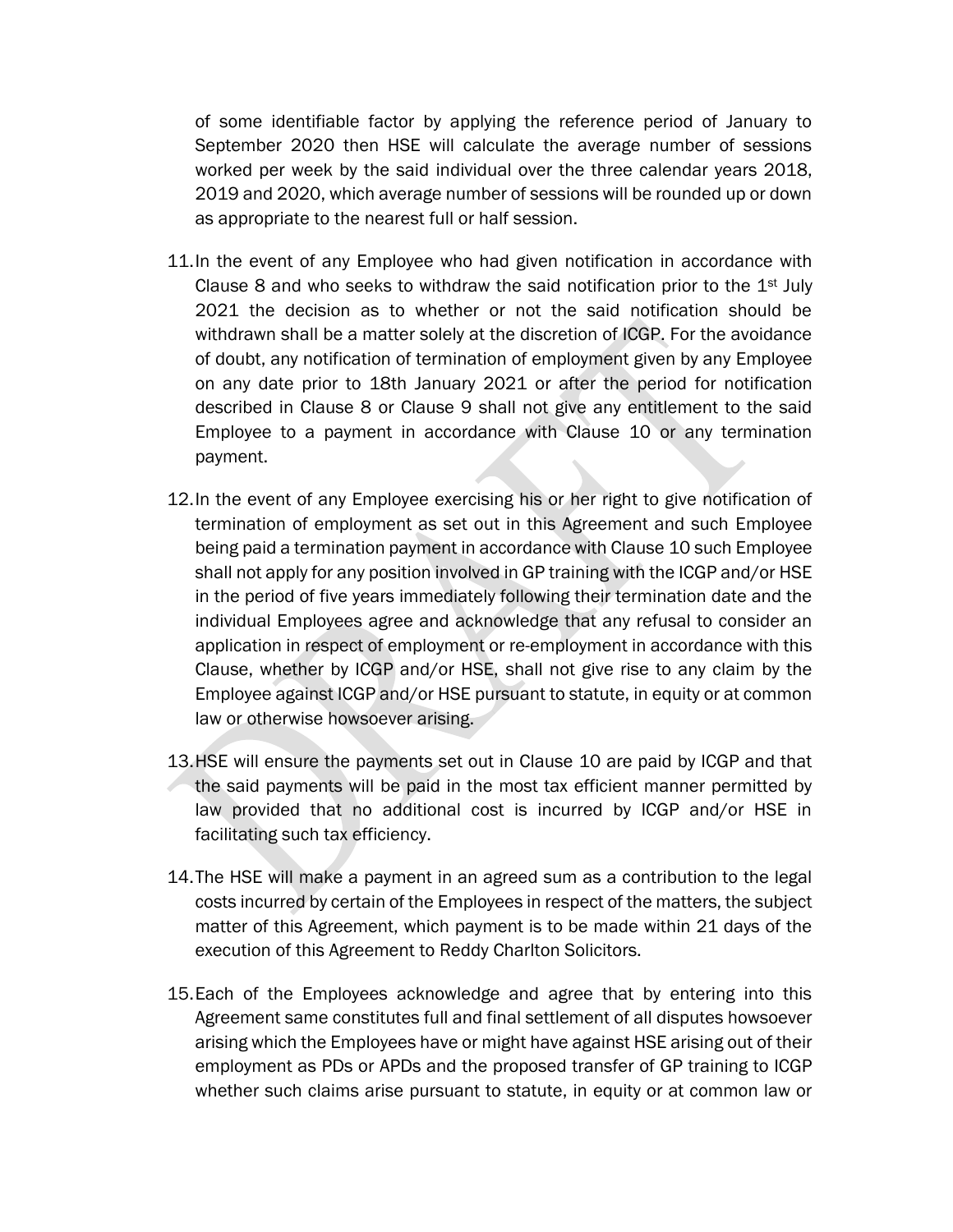otherwise howsoever. In this regard each of the Employees acknowledge that s/he has had sufficient opportunity to obtain independent advice in relation to the meaning and effect of this Agreement and that they confirm that they enter into same freely and without coercion.

- 16.The Parties to this Agreement (and for the avoidance of doubt, the representatives of the Employees, including and in particular IMO and Reddy Charlton) agree and acknowledge that the terms of this Agreement are strictly confidential and will not disclose any material facts concerning of or part of this Agreement to any third party save as is required by law or for the purposes of giving effect to and/or enforcing this Agreement.
- 17.The Parties agree (and for the avoidance of doubt, the representatives of the Employees, including and in particular IMO and Reddy Charlton) that the existence of and the terms of this Agreement will not be used by them, or disclosed to any third party for use by that third party, as a precedent to be used in respect of any trade dispute or for any industrial relations purposes and in particular the Employees and their representatives agree that they will not refer to or rely on this Agreement or any part thereof or any clause or provision of this Agreement to support any claim or to seek to resolve any dispute relating to the employment or non-employment or the terms and or conditions of employment of persons of the HSE and/or in ICGP or in any third party organisation whatsoever.
- 18.For the avoidance of doubt HSE confirms and acknowledges that it accepts the determinations made by Marguerite Bolger SC in respect of the status of the individual Employees and further agrees and acknowledges that by reason of their status of Employees they are entitled to benefit from pension arrangements in accordance with the rules and regulations pertained to pension schemes for comparable workers within the HSE subject to individual Employees making the appropriate contributions to such schemes. The Employees agree to take whatever steps are necessary including but not limited to discharging any tax or pension related deductions which may be due and owing by them as a result of their status of employees and to provide as much assistance to HSE and/or ICGP as may be required by HSE and/or ICGP to give effect to their status of employees.
- 19.On execution of this Agreement the Parties agree that they will take immediate steps to withdraw and/or discontinue all proceedings initiated, including all appeals initiated by them in relation to the matters the subject of this Agreement and to that end the Parties will advise the Workplace Relations Commission and the Labour Court that no further hearings are required in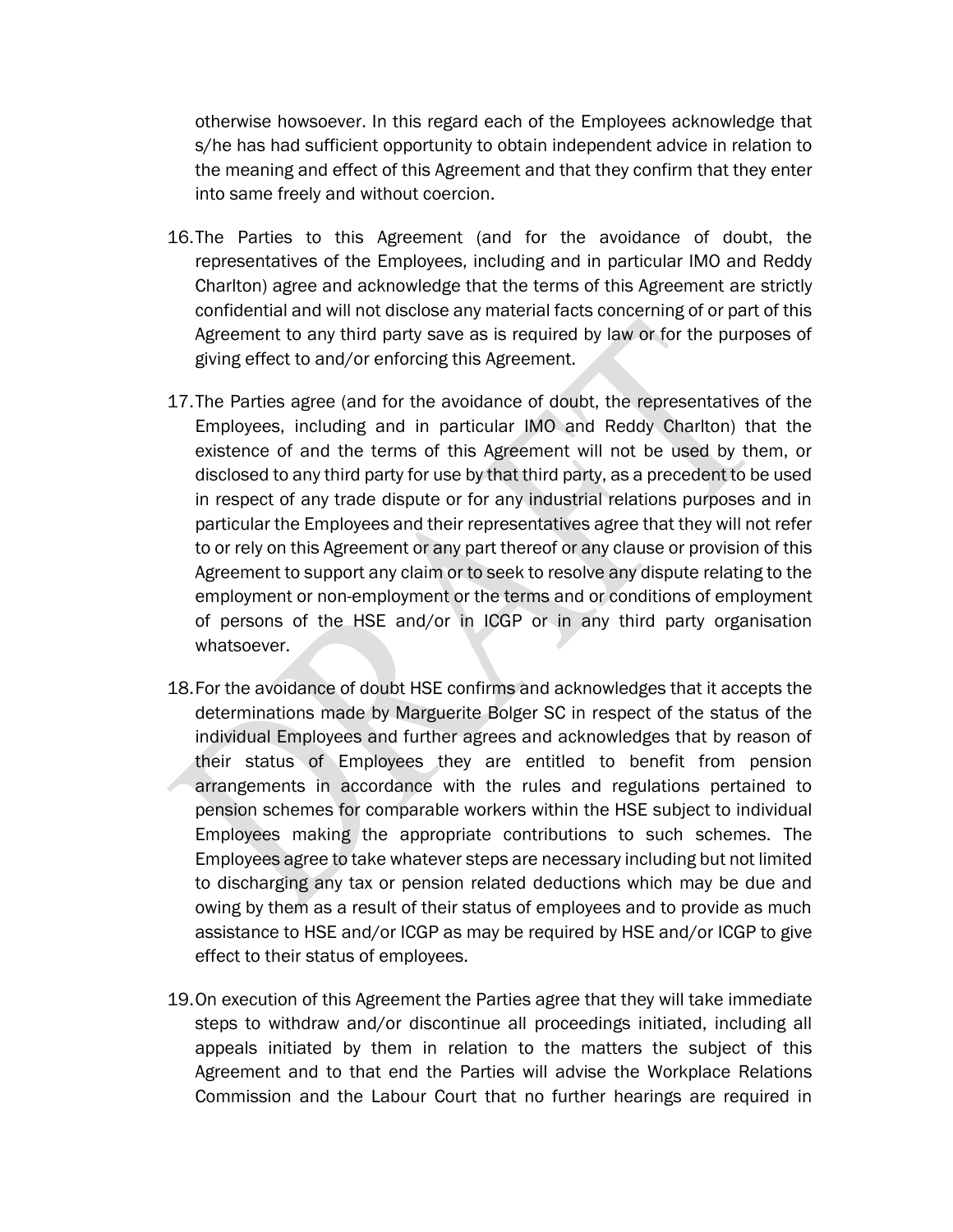relation to any of those matters and for the avoidance of doubt Reddy Charlton will forthwith issue a Notice of Discontinuance of the High Court proceedings under Record No 2018/8085 and Record 2018/8086.

- 20.Any Employee, having transferred to ICGP, who receives a payment in accordance with Clause 10 above agrees that s/he will execute on receipt of the said payment a waiver in the terms of the draft attached at the Forth Schedule hereto.
- 21.The Employees agree and acknowledge that the alternative dispute resolution process which led to this Agreement constitutes sufficient consultation in respect of the purposed Transfer of Undertaking and they agree that they will neither individually nor collectively initiate any proceedings whatsoever alleging any breach of the said regulations.
- 22.The Parties agree that this Agreement will become binding on them (and for the avoidance of doubt in respect of the representatives of the Employees on the said representatives) on the execution of this Agreement which shall take place on or before the 18th January 2021 and the Employees agree and acknowledge that execution by IMO and Reddy Charlton will bind them individually and collectively and for the avoidance of doubt in the event that this Agreement is not executed on or before the 18th January 2021, same will, thereafter, have no effect and will lapse.

Signed by a duly Date Date authorised representative for and on behalf of the Irish Medical Organisation

 $\mathcal{L} = \mathcal{L} \mathcal{L} = \mathcal{L} \mathcal{L}$ 

Signed by a duly Date Date authorised representative for and on behalf of the Reddy Charlton Solicitors

 $\blacksquare$ 

\_\_\_\_\_\_\_\_\_\_\_\_\_\_\_\_\_\_\_\_\_\_\_\_\_\_\_\_\_\_\_ \_\_\_\_\_\_\_\_\_\_\_\_\_\_\_ Signed by a duly a control of the Date Date authorised representative for and on behalf of the HEALTH SERVICE EXECUTIVE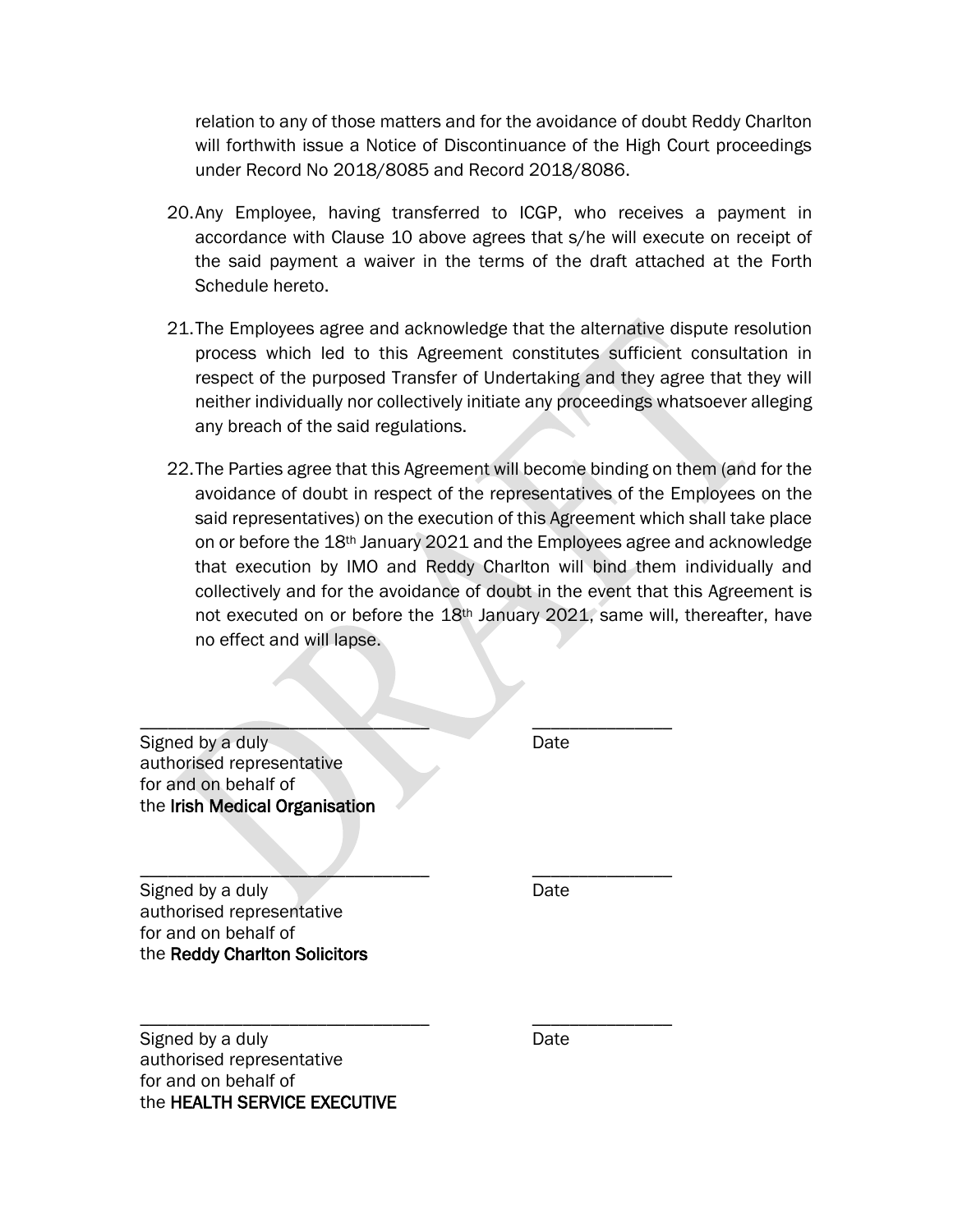### First schedule

- 1. Dr Agnes Kelly
- 2. Dr Aidan Daly
- 3. Dr Aisling Ní Shúilleabháin
- 4. Dr Alan Barry
- 5. Dr Ann Horgan
- 6. Dr Ann Jordan
- 7. Dr Anne Marie Burke
- 8. Dr Anne Marie Regan
- 9. Dr Anne Mulrooney
- 10.Dr Annette Jennings
- 11.Dr Austin O'Carroll
- 12.Dr Bertie Daly
- 13.Dr Blaithin Tuohy
- 14.Dr Cathy Banstead
- 15.Dr Cathy Cullen
- 16.Dr Dan Hinds
- 17.Dr Darach Brennan
- 18.Dr Darach O'Ciardha
- 19.Dr Daragh O'Neill
- 20.Dr Declan Brennan
- 21.Dr Eamonn O'Shea
- 22.Dr Emma Nelson
- 23.Mr. Enda Murphy
- 24.Dr Fiona O'Reilly
- 25.Dr Genevieve McGuire
- 26.Dr Jim McShane
- 27.Dr Joe Clarke
- 28.Dr John Casey
- 29.Dr John Farrell
- 30.Dr John Loughnane
- 31.Dr John McCormack
- 32.Dr John Sheehan
- 33.Dr John Sheeran
- 34.Dr Kevin Quinn
- 35.Dr Louise Malone
- 36.Dr Lucia Gannon
- 37.Dr Marie Scully
- 38.Dr Marion Dyer
- 39.Dr Martin Rouse
- 40.Dr Maureen Kelly
- 41.Dr Michael Griffin
- 42.Dr Neasa McDonagh
- 43.Dr Niall Maguire
- 44.Dr Niamh O'Carroll
- 45.Mr. Nicholas Fenlon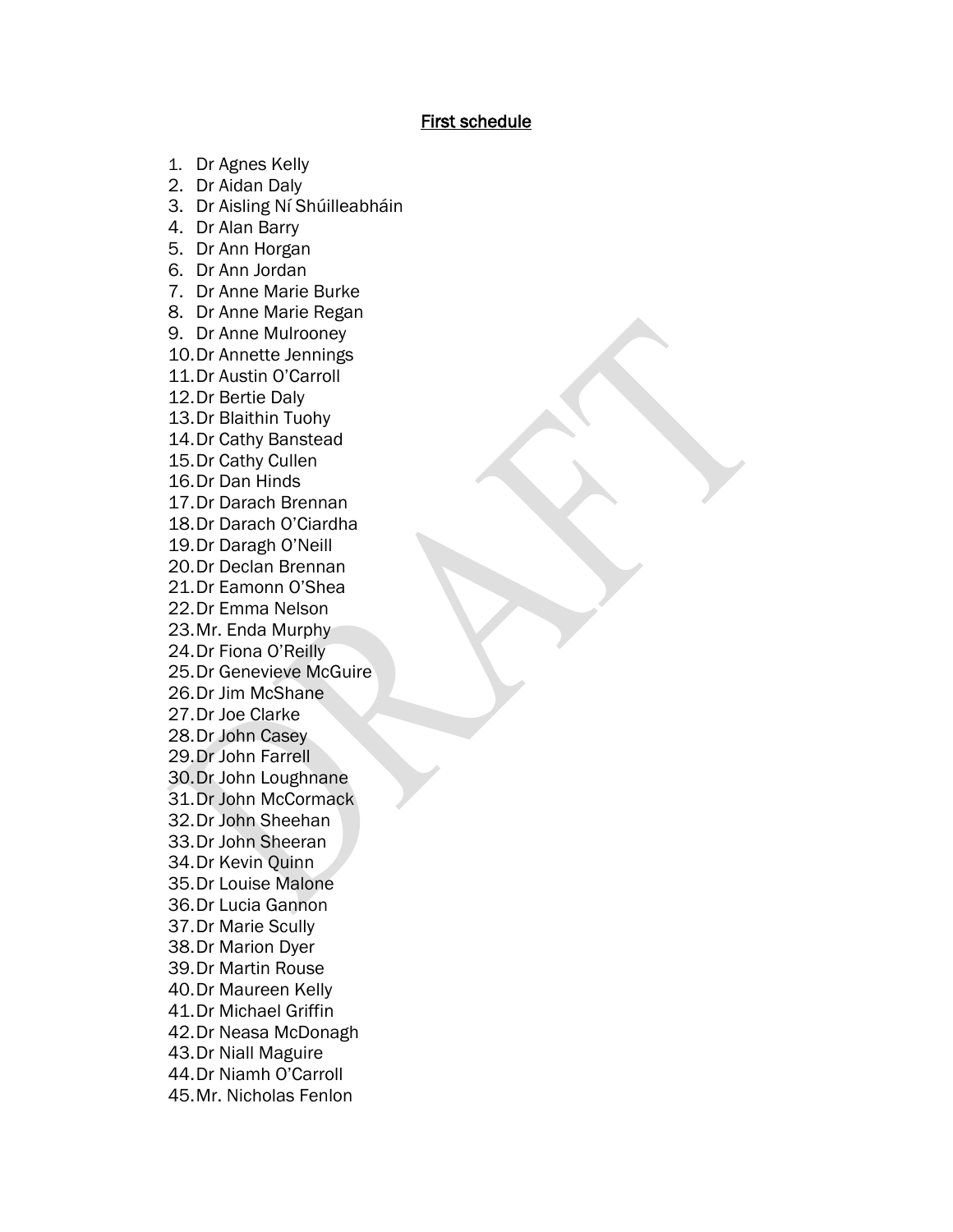46.Dr Pat Durcan 47.Dr Paul Stewart 48.Dr Peadar O'Fionain 49.Dr Rawat Ming 50.Dr Raymond O'Connor 51.Dr Reamonn O'Donnachadha 52.Dr Roddy Quinn 53.Dr Sarah Maguire 54.Dr Scott Walkin 55.Dr Sheila Rochford 56.Dr Siobhan O'Kelly 57.Dr Stephanie Dowling 58.Dr Stephanie Ellis 59.Dr Tony Lee

## **Second Schedule**

- 1. Dr Peadar O'Fionnain
- 2. Dr Aidan Daly
- 3. Dr Ann Horgan
- 4. Dr Eamonn O'Shea
- 5. Dr Maureen Kelly
- 6. Dr John McCormack

Note: Details of this Schedule 2 are under review and may result in additional name(s) being added.

# Third Schedule

1. Fiona O'Reilly

2. Enda Murphy